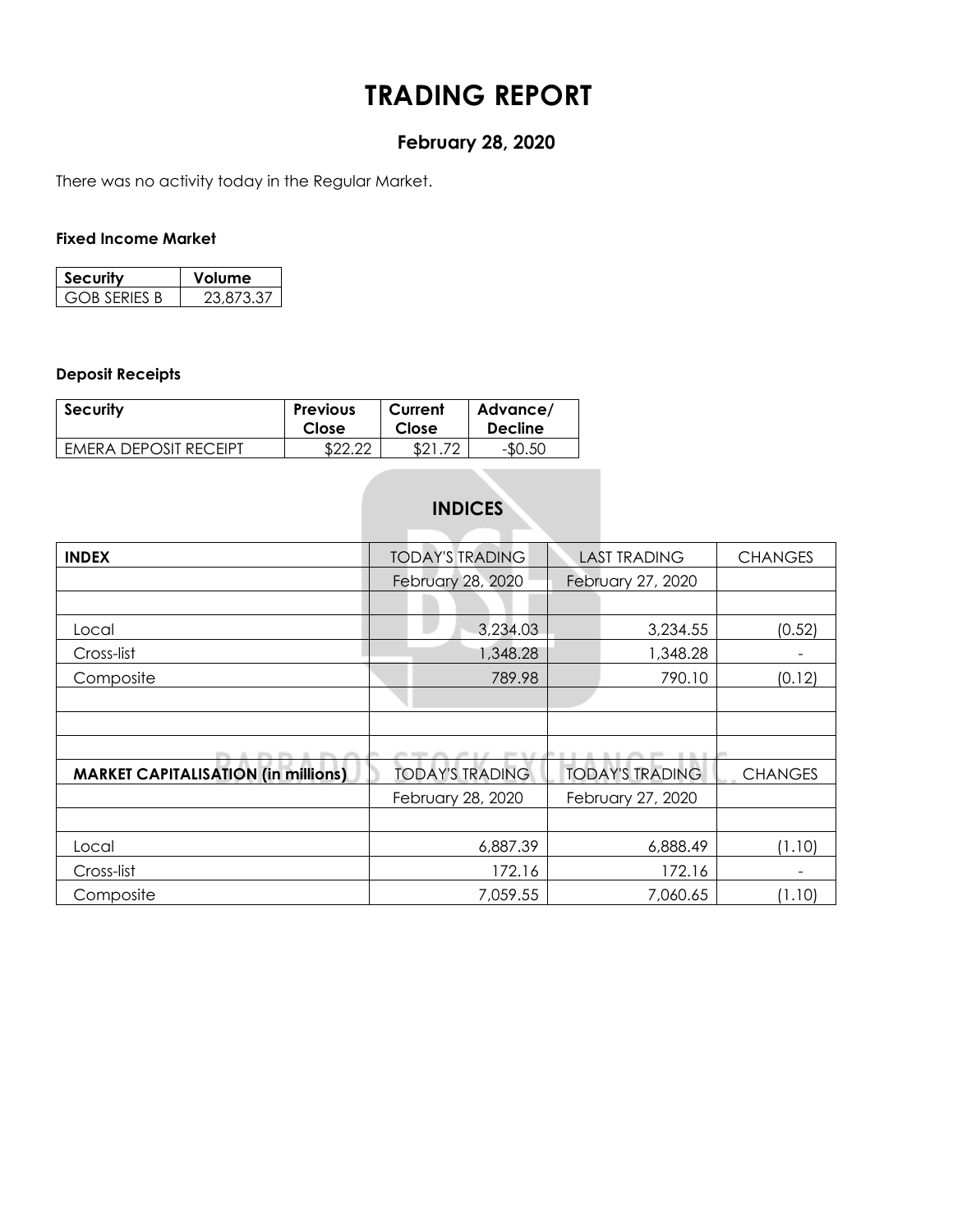## **MUTUAL FUNDS**

| <b>February 28, 2020</b>                   |                                                                                          |   |            |              |            |                             |
|--------------------------------------------|------------------------------------------------------------------------------------------|---|------------|--------------|------------|-----------------------------|
| <b>ENDED</b>                               | <b>NAME OF FUND</b>                                                                      |   | <b>NAV</b> | <b>OFFER</b> | <b>BID</b> | <b>NAV</b><br><b>CHANGE</b> |
| 21-Feb-20                                  | REPUBLIC CAPITAL GROWTH FUND                                                             | W | 1.3806     |              |            | 0.1087                      |
| 21-Feb-20                                  | <b>REPUBLIC INCOME FUND*</b>                                                             | W | 1.2103     |              |            | 0.0250                      |
| 21-Feb-20                                  | REPUBLIC PROPERTY FUND                                                                   | W | 0.6952     |              |            | $-0.0002$                   |
| 21-Feb-20                                  | FORTRESS CARIBBEAN GROWTH FUND                                                           | W | 6.4097     | 6.4097       | 6.4097     | 0.0006                      |
| 21-Feb-20                                  | FORTRESS HIGH INTEREST FUND - ACC.                                                       | W | 2.0242     |              |            | $-0.0017$                   |
| 21-Feb-20                                  | FORTRESS HIGH INTEREST FUND - DIST.                                                      | W | 1.0136     |              |            | $-0.0008$                   |
| $31$ -Jan-20                               | ROYAL FIDELITY SELECT BALANCED FUND                                                      | m | 5.6418     | 5.6418       | 5.5290     | $-0.0473$                   |
| 31-Jan-20                                  | ROYAL FIDELITY STRATEGIC GROWTH FUND                                                     | m | 1.0487     | 1.0487       | 1.0277     | 0.0194                      |
| 31-Jan-20                                  | ROYAL FIDELITY PREMIUM INCOME FUND                                                       | m | 1.6248     | 1.6248       | 1.5923     | 0.0103                      |
| 21-Feb-20                                  | SAGICOR GLOBAL BALANCED FUND                                                             | W | 2.78       |              |            | 0.00                        |
| 21-Feb-20                                  | SAGICOR SELECT GROWTH FUND                                                               |   | 1.60       |              |            | 0.00                        |
| SAGICOR PREFERRED INCOME FUND<br>21-Feb-20 |                                                                                          | W | 0.99       |              |            | 0.00                        |
|                                            | * Indicates the Fund is currently ex-div   ^ Indicates the Fund values have been revised |   |            |              |            |                             |

NOTES: QUOTATIONS AND NET ASSET VALUE PER SHARE ARE SUPPLIED BY THE FUND MANAGEMENT. THE OFFERING PRICE INCLUDES NET ASSET VALUE PLUS ENTRY COSTS.

 $m =$  monthly valuation,  $q =$  quarterly valuation,  $w =$  weekly

# **BARBADOS STOCK EXCHANGE INC.**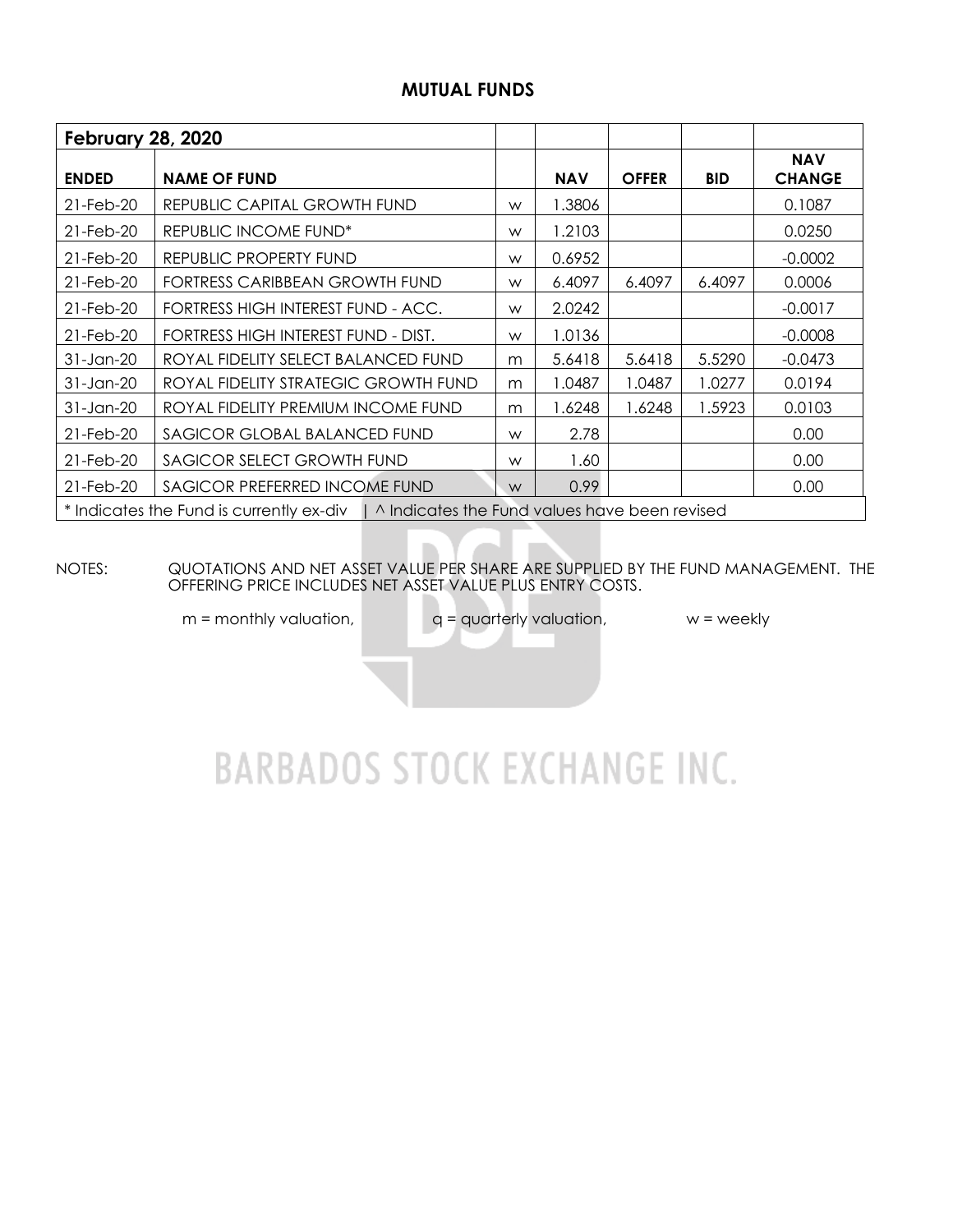#### **NEWS \*\*\*\*\*\*\*\*\*\*\*\*\*\*\*\*\*\*\*\*\*\*\*\*\*\*\*\*\*\*\*\*\***

#### **ANNUAL GENERAL MEETING**

**ABV Investment Incorporated** – Notice is hereby given that the 29th Annual General Meeting of the Company will be held on **March 4th, 2020** at the Massy Stores Training Room, Massy Stores SuperCentre Complex, Warrens, St, Michael, at 1:30 p.m.

**Eppley Caribbean Property Fund SCC Limited** – Notice is hereby given that the Annual General Meeting of the Company will be held on **March 5th, 2020** at Lloyd Erskine Sandiford Centre, Two Mile Hill, St. Michael at 5:00 p.m.

FirstCaribbean International Bank – Notice is hereby given that the 26<sup>th</sup> Annual General Meeting of the Company will be held on **March 6th, 2020** in Ball Room 3, Hilton Barbados Resort, St, Michael at 10:00 a.m.

#### **PUT THROUGH NOTICES**

**Put-through** – CIBC FirstCaribbean International Bank (Barbados) Limited would like to announce that the putthrough of 100,000 shares in Goddard Enterprises Limited at \$3.50 set to take place on March 2nd, 2020.

**Put-through** – CIBC FirstCaribbean International Bank (Barbados) Limited would like to announce that the putthrough of 13,300 shares in Goddard Enterprises Limited at \$3.28 set to take place on March 2nd, 2020.

#### **DIVIDEND DECLARATION**

**Goddard Enterprises Limited** – Directors have declared a third interim dividend of one point five (\$0.015) cents per share to be paid on **February 28th, 2020** to Shareholders on record at close of business on January 31st, 2020.

#### **BSE NOTICES**

#### **TRADING SUSPENSION**

The **Barbados Stock Exchange Inc. (BSE)** wishes to advise that due to non-compliance with **Section 4.01.3** and

subject to **Section 3.01.5.(1)(b)** of the Rules of the Barbados Stock Exchange Inc. trading in the Common Shares of **Banks Holdings Limited** were suspended effective **December 10th, 2019**.

The **Barbados Stock Exchange Inc. (BSE)** wishes to advise that due to non-compliance with **Section 4.01.3** and subject to **Section 3.01.5.(1)(b)** of the Rules of the Barbados Stock Exchange Inc. trading in the Common Shares of **Barbados Dairy Industries Limited** were suspended effective **December 10th, 2019**.

The **Barbados Stock Exchange Inc. (BSE)** wishes to advise that to facilitate the closing of the Scheme of Arrangement effected by way of Section 99 of the Companies Act 1981 of Bermuda involving the transfer of all the issued and outstanding shares in **Sagicor Financial Corporation Limited** to **Alignvest Acquisition II**, it has suspended trading in the security **Sagicor Financial Corporation Limited**.

The **Barbados Stock Exchange Inc. (BSE)** wishes to advise that, as a result of the approved amalgamation of **Cable and Wireless (Barbados) Limited (CWBL)** and **Cable & Wireless West Indies Limited (CWWI)**, trading in the security - Cable and Wireless (Barbados) Limited - has been suspended with immediate effect.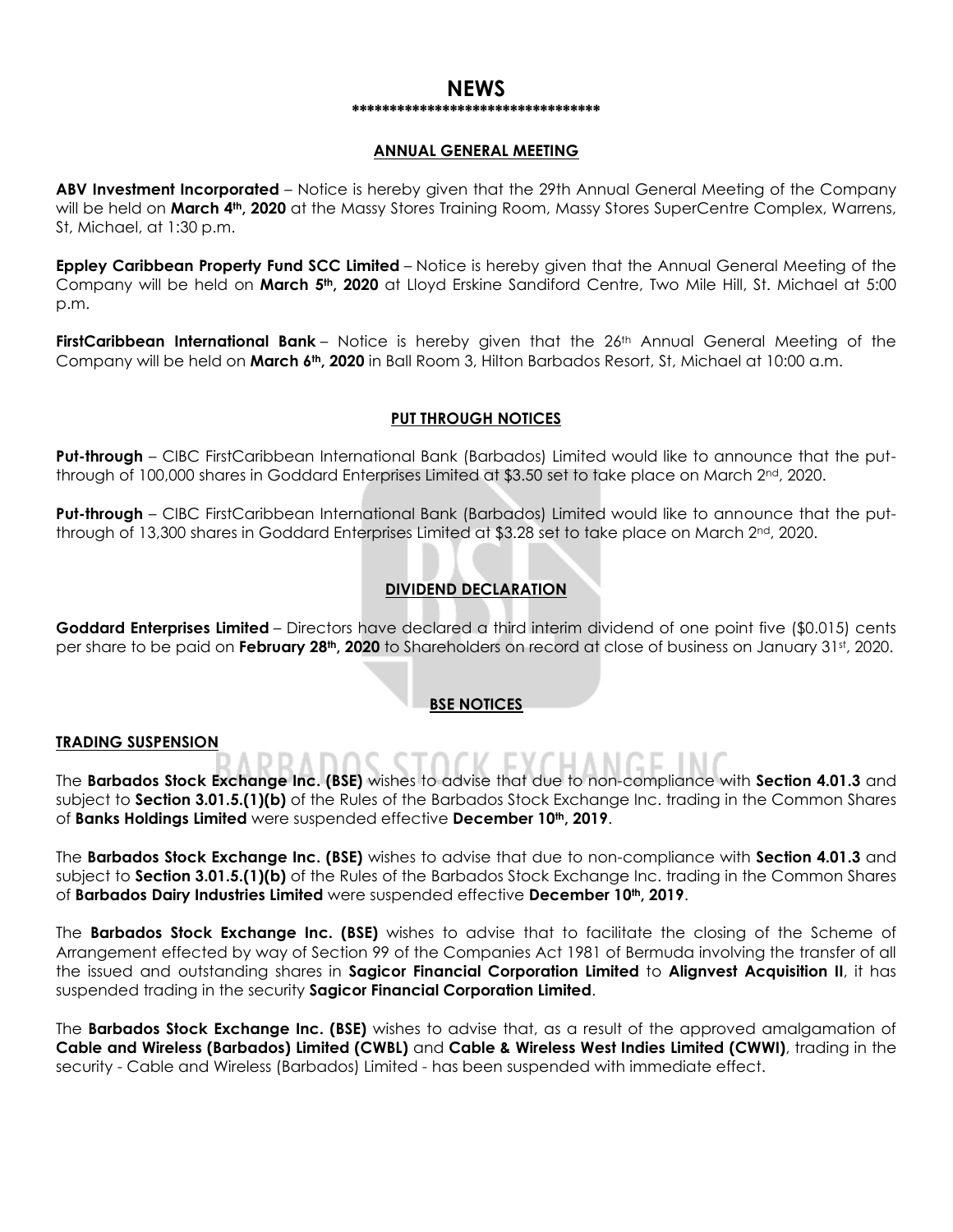| 8th Avenue Belleville, ST. MICHAEL. BARBADOS.   |                                  |                                  |      |     |               | TEL:436-9871/72 FAX 429-8942 website: |                 |                     | www.bse.com.bb |                           |                    |
|-------------------------------------------------|----------------------------------|----------------------------------|------|-----|---------------|---------------------------------------|-----------------|---------------------|----------------|---------------------------|--------------------|
|                                                 |                                  | <b>SHARE SUMMARY INFORMATION</b> |      |     |               |                                       |                 |                     |                |                           |                    |
|                                                 |                                  | Friday February 28, 2020         |      |     |               |                                       |                 |                     |                |                           |                    |
| Company                                         | <b>Last Trade</b><br><b>Date</b> | Volume                           | High | Low | Last<br>Close | Current<br>Close                      | Price<br>Change | <b>Bid</b><br>Price | Ask<br>Price   | <b>Bid</b><br><b>Size</b> | Ask<br><b>Size</b> |
| ABV Investments Incorporated                    | 26-Jun-19                        |                                  |      |     | \$0.02        | \$0.02                                |                 | \$0.02              | \$0.15         | 8,080                     | 1,000              |
| <b>BICO Limited</b>                             | 17-Feb-20                        |                                  |      |     | \$3.10        | \$3.10                                |                 | \$3.10              |                | 9,410                     |                    |
| <b>Banks Holdings Limited -+</b>                | 09-Dec-19                        |                                  |      |     | \$4.85        | \$4.85                                |                 |                     |                |                           |                    |
| <b>Barbados Dairy Industries Limited -+</b>     | 04-Oct-19                        |                                  |      |     | \$3.00        | \$3.00                                |                 |                     |                |                           |                    |
| <b>Barbados Farms Limited</b>                   | 25-Feb-20                        |                                  |      |     | \$0.40        | \$0.40                                |                 | \$0.40              | \$0.50         | 8,483                     | 10,899             |
| Cable and Wireless Barbados Limited -+          | 21-Sep-17                        |                                  |      |     | \$2.29        | \$2.29                                |                 |                     |                |                           |                    |
| Cave Shepherd and Company Limited               | 25-Feb-20                        |                                  |      |     | \$4.66        | \$4.66                                |                 | \$4.65              | \$6.53         | 4,130                     | 1,000              |
| FirstCaribbean International Bank               | 25-Feb-20                        |                                  |      |     | \$2.65        | \$2.65                                |                 |                     | \$2.65         |                           | 26,422             |
| Eppley Caribbean Property Fund SCC - Dev Fund   | 20-Feb-20                        |                                  |      |     | \$0.16        | \$0.16                                |                 |                     | \$0.16         |                           | 7,635              |
| Eppley Caribbean Property Fund SCC - Value Fund | 25-Feb-20                        |                                  |      |     | \$0.60        | \$0.60                                |                 | \$0.58              | \$0.60         | 3,000                     | 6,869              |
| Goddard Enterprises Limited -*                  | 27-Feb-20                        |                                  |      |     | \$3.25        | \$3.25                                |                 | \$3.25              | \$3.26         | 3,183                     | 37,362             |
| Insurance Corporation of Barbados Limited       | 19-Feb-20                        |                                  |      |     | \$3.20        | \$3.20                                |                 | \$3.10              | \$3.20         | 708                       | 458                |
| One Caribbean Media Limited                     | 28-Jan-20                        |                                  |      |     | \$2.60        | \$2.60                                |                 |                     | \$2.70         |                           | 8,464              |
| Sagicor Financial Corporation Pref 6.5%         | $23$ -Jun-16                     |                                  |      |     | \$2.26        | \$2.26                                |                 |                     |                |                           |                    |
| Sagicor Financial Corporation Limited -+        | 29-Nov-19                        |                                  |      |     | \$2.80        | \$2.80                                |                 |                     |                |                           |                    |
| West India Biscuit Company Limited              | 25-Feb-20                        |                                  |      |     | \$33.00       | \$33.00                               |                 | \$32.00             | \$33.00        | 50                        | 2,990              |
| <b>Emera Deposit Receipt</b>                    | 10-Feb-20                        |                                  |      |     | \$22.22       | \$21.72                               | $-$0.50$        | \$20.84             |                | 35                        |                    |
| <b>TOTAL SHARES BOUGHT &amp; SOLD</b>           |                                  |                                  |      |     |               |                                       |                 |                     |                |                           |                    |
|                                                 |                                  |                                  |      |     |               |                                       |                 |                     |                |                           |                    |
| <b>Junior Market</b>                            |                                  |                                  |      |     |               |                                       |                 |                     |                |                           |                    |
| <b>TOTAL SHARES BOUGHT &amp; SOLD</b>           |                                  |                                  |      |     |               |                                       |                 |                     |                |                           |                    |
|                                                 |                                  |                                  |      |     |               |                                       |                 |                     |                |                           |                    |
|                                                 |                                  |                                  |      |     |               |                                       |                 |                     |                |                           |                    |
|                                                 |                                  |                                  |      |     |               |                                       |                 |                     |                |                           |                    |
|                                                 |                                  |                                  |      |     |               |                                       |                 |                     |                |                           |                    |
|                                                 |                                  |                                  |      |     |               |                                       |                 |                     |                |                           |                    |
|                                                 |                                  |                                  |      |     |               |                                       |                 |                     |                |                           |                    |
|                                                 |                                  |                                  |      |     |               |                                       |                 |                     |                |                           |                    |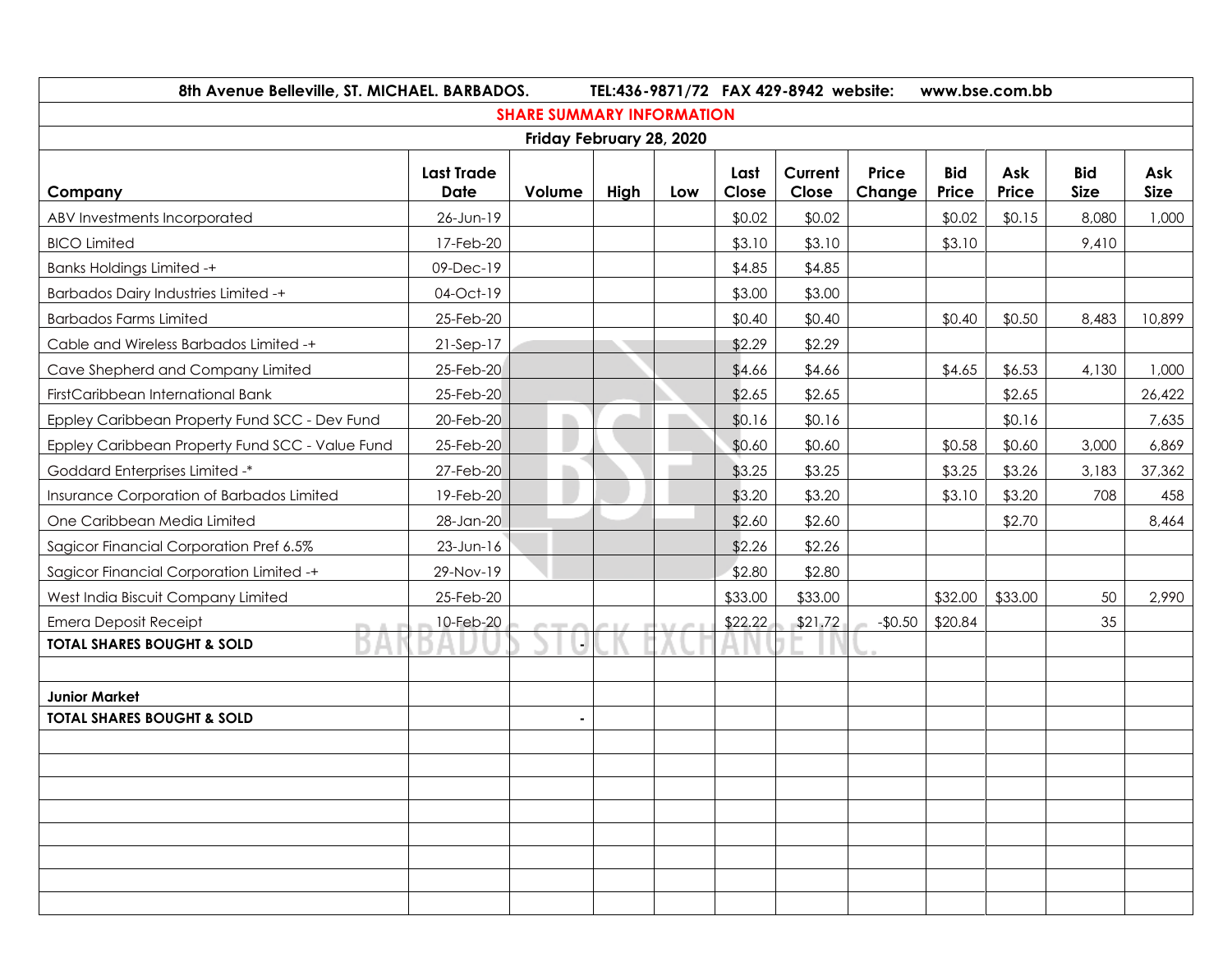| 8th Avenue Belleville, ST. MICHAEL. BARBADOS.<br>TEL:436-9871/72 FAX 429-8942 website:<br>www.bse.com.bb |                    |           |         |         |               |                  |                        |                     |              |                           |             |
|----------------------------------------------------------------------------------------------------------|--------------------|-----------|---------|---------|---------------|------------------|------------------------|---------------------|--------------|---------------------------|-------------|
| <b>SHARE SUMMARY INFORMATION</b>                                                                         |                    |           |         |         |               |                  |                        |                     |              |                           |             |
| Friday February 28, 2020                                                                                 |                    |           |         |         |               |                  |                        |                     |              |                           |             |
| Company                                                                                                  | Last Trade<br>Date | Volume    | High    | Low     | Last<br>Close | Current<br>Close | Price<br><b>Change</b> | <b>Bid</b><br>Price | Ask<br>Price | <b>Bid</b><br><b>Size</b> | Ask<br>Size |
| <b>Fixed Income</b>                                                                                      |                    |           |         |         |               |                  |                        |                     |              |                           |             |
| <b>GOB</b> Series B                                                                                      | 28-Feb-20          | 23,873.37 | \$65.00 | \$65.00 | \$65.00       | \$65.00          | \$0.00                 | \$65.00             | \$73.00      | 185,755                   | 34,650      |
| GOB Series C                                                                                             |                    |           |         |         |               |                  |                        |                     |              |                           |             |
| GOB Series D                                                                                             | 12-Nov-19          |           |         |         | \$50.00       | \$50.00          |                        | \$50.00             | \$65.00      | 1,000,000                 | 300,000     |
| <b>GOB Series F</b>                                                                                      | 05-Feb-20          |           |         |         | \$89.00       | \$89.00          |                        | \$89.00             |              | 6,847,619                 |             |
| <b>GOB</b> Series I                                                                                      | 23-Jan-20          |           |         |         | \$54.00       | \$54.00          |                        |                     | \$80.00      |                           | 540,056     |
| <b>TOTAL SHARES BOUGHT &amp; SOLD</b>                                                                    |                    | 23,873.37 |         |         |               |                  |                        |                     |              |                           |             |
| $*$ = Security is Trading X-Div                                                                          |                    |           |         |         |               |                  |                        |                     |              |                           |             |
| *+* = Security is Suspended                                                                              |                    |           |         |         |               |                  |                        |                     |              |                           |             |
| $**$ = Rights Issued                                                                                     |                    |           |         |         |               |                  |                        |                     |              |                           |             |
|                                                                                                          |                    | I.        |         |         |               |                  |                        |                     |              |                           |             |

| 8th Avenue Belleville, ST. MICHAEL. BARBADOS.                            |            |                           |        |             |     |               | TEL:436-9871/72 FAX 429-8942 website: |                 | www.bse.com.bb             |                     |                    |                    |
|--------------------------------------------------------------------------|------------|---------------------------|--------|-------------|-----|---------------|---------------------------------------|-----------------|----------------------------|---------------------|--------------------|--------------------|
| <b>INTERNATIONAL SECURITIES MARKET (ISM) - SHARE SUMMARY INFORMATION</b> |            |                           |        |             |     |               |                                       |                 |                            |                     |                    |                    |
| Friday February 28, 2020                                                 |            |                           |        |             |     |               |                                       |                 |                            |                     |                    |                    |
| Company                                                                  | Cur        | <b>Last Trade</b><br>Date | Volume | <b>High</b> | Low | Last<br>Close | Current<br><b>Close</b>               | Price<br>Change | <b>Bid</b><br><b>Price</b> | <b>Ask</b><br>Price | <b>Bid</b><br>Size | Ask<br><b>Size</b> |
| <b>Productive Business Solutions Limited - Pref 9.75%</b>                | <b>JMD</b> |                           |        |             |     | \$100.00      | \$100.00                              |                 |                            |                     |                    |                    |
| <b>Productive Business Solutions Limited -*</b>                          | <b>USD</b> |                           |        |             |     | \$0.55        | \$0.55                                |                 |                            |                     |                    |                    |
| <b>TOTAL SHARES BOUGHT &amp; SOLD</b>                                    |            |                           |        |             |     |               |                                       |                 |                            |                     |                    |                    |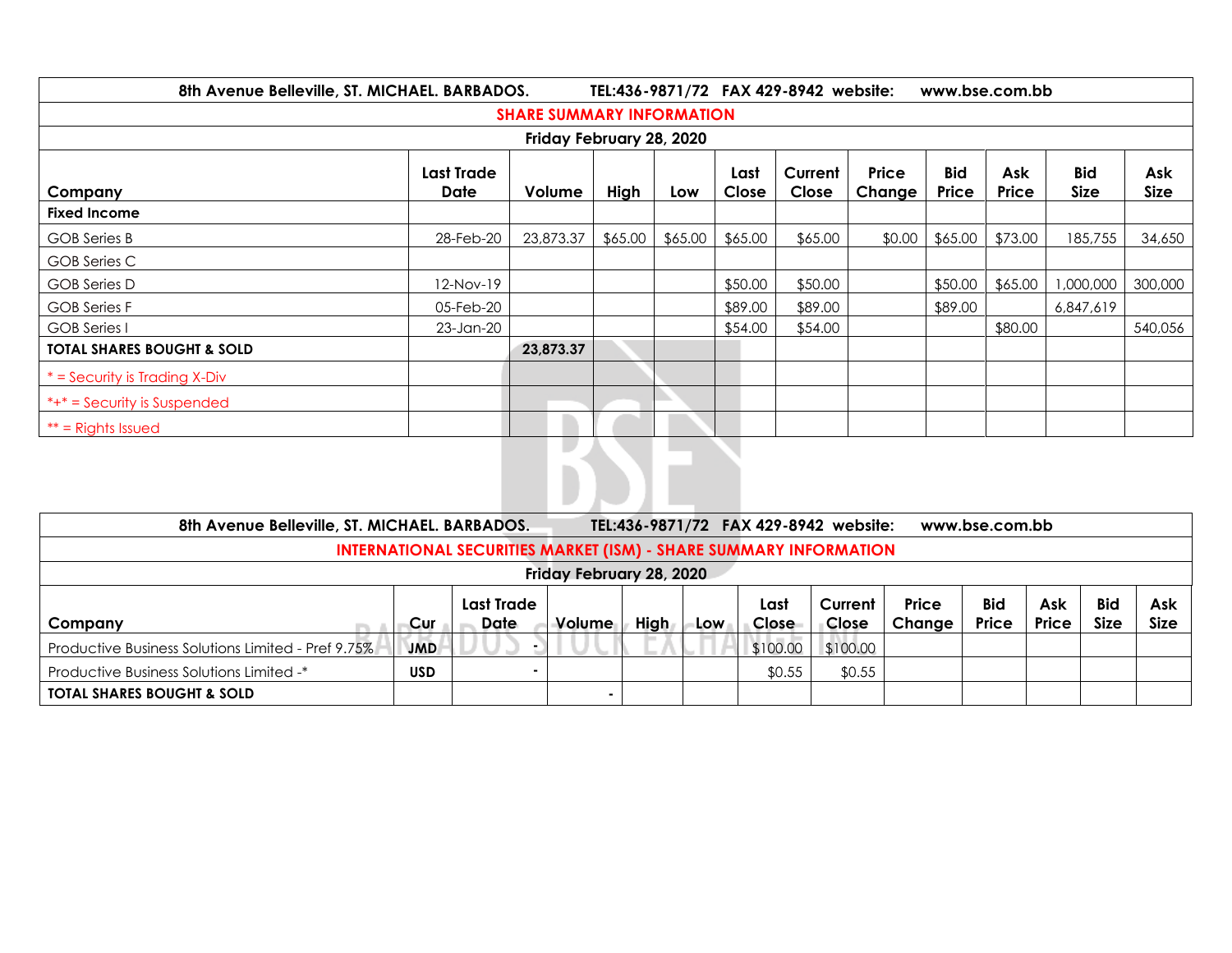# **Week in Review**

This week, the Regular Market traded a total volume of 17,087 shares. The top three companies traded were Goddard Enterprises Limited with 15,787, Cave Shepherd and Company Limited with 800 and Eppley Caribbean Property Fund SCC - Value Fund with 331.

\_\_\_\_\_\_

#### **Regular Market**

| <b>Security</b>                                 | Volume |
|-------------------------------------------------|--------|
| <b>GODDARD ENTERPRISES LIMITED</b>              | 15,787 |
| CAVE SHEPHERD & COMPANY LIMITED                 | 800    |
| EPPLEY CARIBBEAN PROPERTY FUND SCC - VALUE FUND | 331    |
| <b>BARBADOS FARMS LIMITED</b>                   | 153    |
| FIRSTCARIBBEAN INTERNATIONAL BANK               |        |
| WEST INDIA BISCUIT COMPANY LIMITED              |        |

#### **Fixed Income Market**

| Security            | Volume    |
|---------------------|-----------|
| <b>GOB SERIES B</b> | 55,566.77 |
|                     |           |
|                     |           |

| <b>INDICES</b>                             |                        |                              |                 |
|--------------------------------------------|------------------------|------------------------------|-----------------|
|                                            | <b>TODAY'S TRADING</b> | <b>LAST TRADING</b>          | <b>CHANGES</b>  |
|                                            | February 28, 2020      | February 21, 2020            |                 |
|                                            |                        |                              |                 |
| Local                                      | 3,234.03               | 3,234.23                     | (0.20)          |
| Cross-list                                 | 1,348.28               | 1,348.28                     |                 |
| Composite                                  | 789.98                 | 790.03                       | (0.05)          |
|                                            |                        | $\mathcal{L}_{\mathrm{eff}}$ |                 |
|                                            |                        |                              |                 |
| <b>MARKET CAPITALISATION (in millions)</b> |                        |                              |                 |
|                                            | <b>TODAY'S TRADING</b> | <b>LAST TRADING</b>          | <b>CHANGES</b>  |
|                                            | February 28, 2020      | February 21, 2020            |                 |
|                                            |                        |                              |                 |
| Local                                      | 6,887.39               | 6,887.84                     | (0.45)          |
| Cross-list                                 | 172.16                 | 172.16                       | $\qquad \qquad$ |
| Composite                                  | 7,059.55               | 7,060.00                     | (0.45)          |